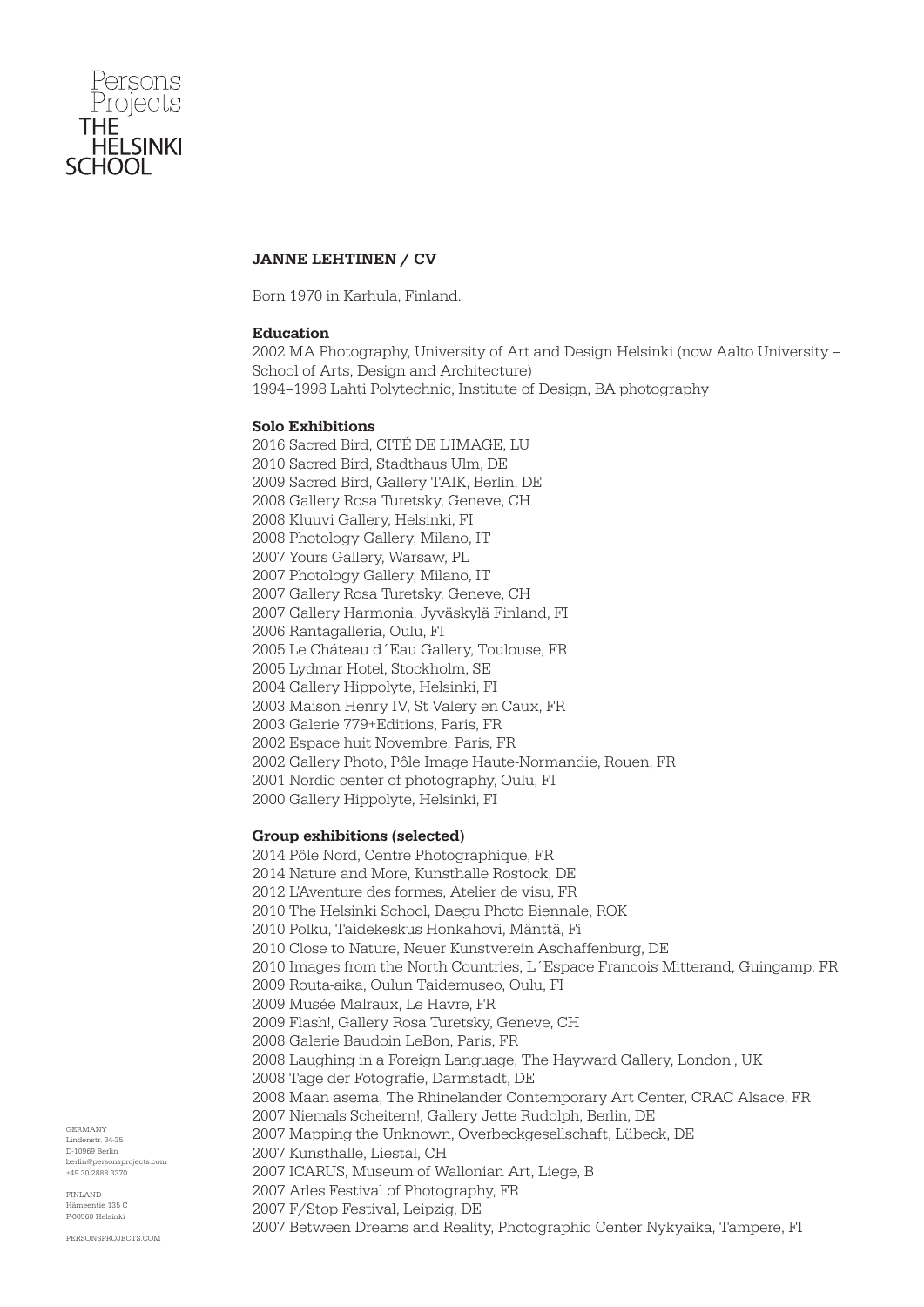

2007 Stenersenmuseet, Oslo, NO 2007 Slices of Life, Ferenbalm-Gurbrü Station, Karslsruhe, DE 2006 Talvimaa-Winterland, Salo Art Museum, FI 2006 Da Vincin perilliset, Kuopio Art museum, FI 2006 Art Pavillon Zagreb, ZG 2006 Borås Art Museum, SE 2006 The Helsinki School, City Hall of Brussels, B 2006 Alone Together, Galerie Nouvelles Images, Den Haag, NL 2006 Between dreams and reality, Museum der Stadt Tuttlingen, DE 2006 Photology, Milano, IT 2005 The Helsinki School, Künstlerhaus Bethanien, Berlin, DE 2005 Between dreams and reality, StadtMuseum Ratingen, DE 2005 The Art is where the Heart is, Kunstenaarsinitiatief Paraplufabriek, Nijmegen, NL 2005 Galerie 779 + Editions, Paris, FR 2005 Personligt, Kulturhuset, Stockholm, SE 2004 Galerie 779, Gallery TaiK, Paris Photo 2004, Caroussel du Louvre, Paris, FR 2004 Gallery TAIK, Berlin Art Forum, Belrin, DE 2004 POC, workshop & exhibition, Forum Für Fotografie, Köln, DE 2004 Short Stories, PhotoMuseum, Antwerpen, B 2004 Portraits d´arbes, Fine Art Museum, Evreux, FR 2004 Gallery TAIK, Stockholm Art Fair, Stockholm, SE 2004 30 by TAIK, Finnish Museum of Photography, Helsinki, FI 2003 Galerie 779 + Editions, Paris Photo, Caroussel du Louvre, Paris, FR 2003 Les petites mises en scenes, Galerie Les Filles du Calvaire, Brussels, B

### Grants

2008 Five year working grant, Finnish State 2007 Finnish Council for photographic art 2007 One year working grant, Finnish State 2006 German Photo Book Award 2006 One year working grant, Finnish State 2005 Frame 2005 Finnish Arts Council, book grants 2005 Finnish Council for photographic art 2004 Finnish Cultural Foundation 2003 Frame 2002 Finnish Cultural Foundation 2002 Finnish Arts Council, book grants 2000 Finnish Cultural Foundation 1998 Finnish Cultural Foundation

### Publications

2009 "Night Shift", Hatje Cantz 2007 "The Descendants", Hatje Cantz 2005 "Sacred Bird", Hatje Cantz

#### Articles (selected)

2006 Beaux Arts, Paris Nov/06 2006 Le Monde 2, Paris, Dec/06 (portfolio) 2006 Harpers Magazine, New York Jan/06 2006 PáP Magazine March/06 (portfolio) 2005 ArtReview England Oct /05 2005 Quoi? Paris, Nov/05 (portfolio)

GERMANY Lindenstr. 34-35 D-10969 Berlin berlin@personsprojects.com +49 30 2888 3370

FINLAND  $m<sub>th</sub>$  125  $C$ F-00560 Helsinki

PERSONSPROJECTS.COM